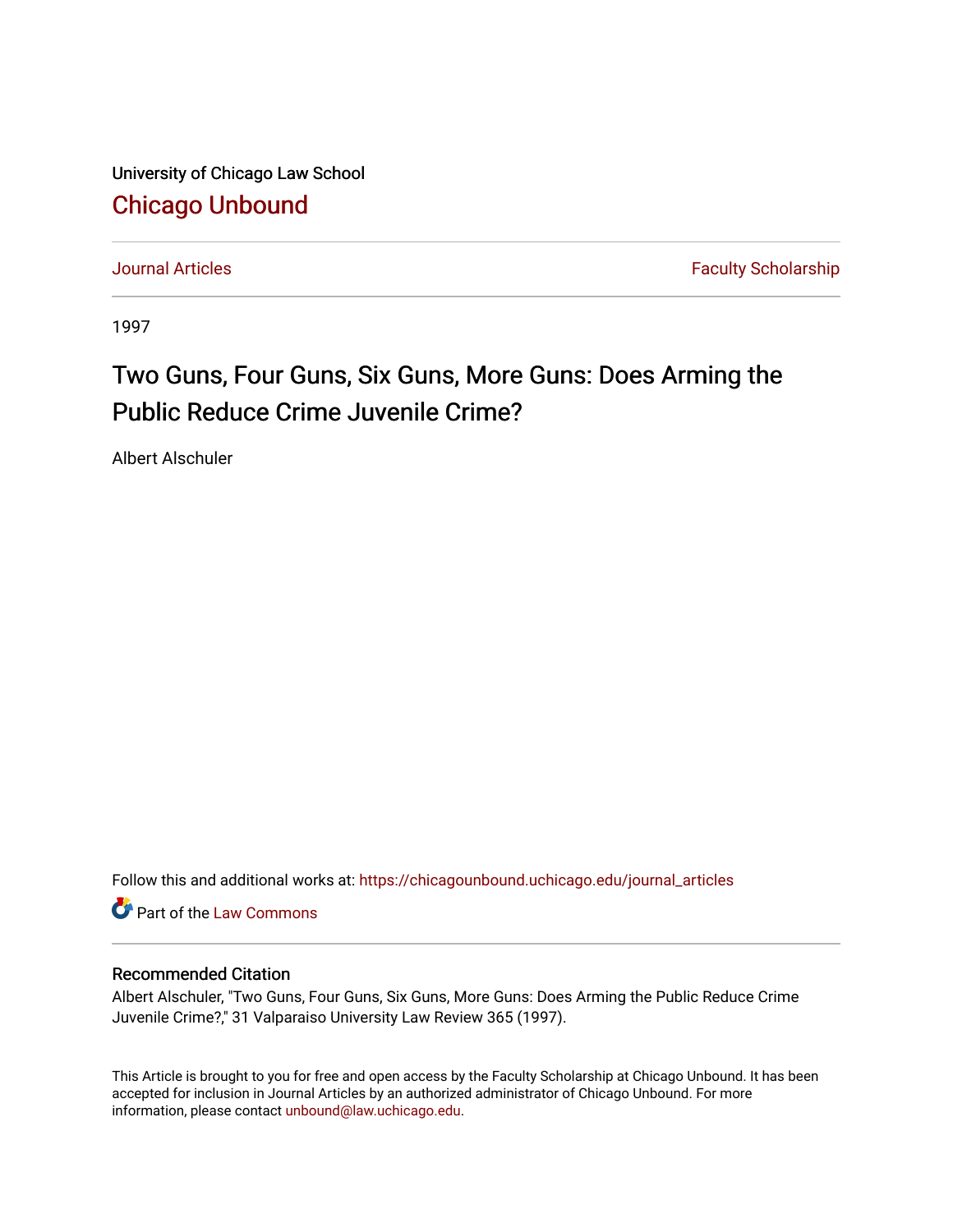## **TWO GUNS, FOUR GUNS, SIX GUNS, MORE GUNS: DOES ARMING THE PUBLIC REDUCE CRIME?**

ALBERT W. ALSCHULER\*

#### **I. INTRODUCTION**

The book *Fist, Stick, Knife, Gun* **by** Geoffrey Canada' begins:

It was a bad summer, the summer of **1993** in New York City. Late August saw a sixteen-year-old mother accidentally shot **by** a thirteen-year-old boy. He was trying to shoot a sixteen-year-old boy. The young mother was trying to save her baby, who was playing a few yards away. She was climbing a small fence that surrounded the playground. The bullet entered her head, killing her instantly, leaving her draped on the **fence....**

Then, on August 29, a ten-year-old boy was shot. . **.** . By the time they shot [him] in the head **. . .** sixty other innocent bystanders under sixteen had been shot that year in New York City. There would be more. It really is getting worse. Too many guns, too much crack, too few jobs, so little hope.

 $\mathbf{v} = \mathbf{v} + \mathbf{v} + \mathbf{v}$ 

• **. .** Violence has always been around . **. .** . The difference is that we never had so many guns in our inner cities. The nature of the violent act has changed from the fist, stick, and knife to the gun.<sup>2</sup>

During the decade from the end of 1983 through the end of 1993, the rate of homicides committed by people seventeen and younger nearly tripled.' In

#### 365

Wilson-Dickinson Professor, the University of Chicago Law School. I am grateful for the research support of the Leonard Sorkin Faculty Fund and the Herbert and Marjorie Fried Faculty Research Fund at the University of Chicago Law School.

**<sup>1.</sup>** GEOFFREY **CANADA,** FIST, STICK, **KNIFE, GUN (1995).**

<sup>2.</sup> *Id.* at ix-xi.

**<sup>3.</sup>** From 6.4 per 100,000 in 1984 to 18.9 per 100,000 in 1993. BUREAU OF JUSTICE STATISTICS, **U.S.** DEP'T OF JUSTICE, 1994 SOURCEBOOK OF CRIMINAL JUSTICE STATISTICS 342 tbl.3.121 (1995). During the same period, the homicide rate among people age 18 to 24 increased from 15.2 per 100,000 to 25.9 per 100,000, and the homicide rate among people over 25 declined from 6.5 per 100,000 to 5.2 per 100,000. *Id. See also* HOWARD N. SNYDER **ET AL., U.S.** DEP'T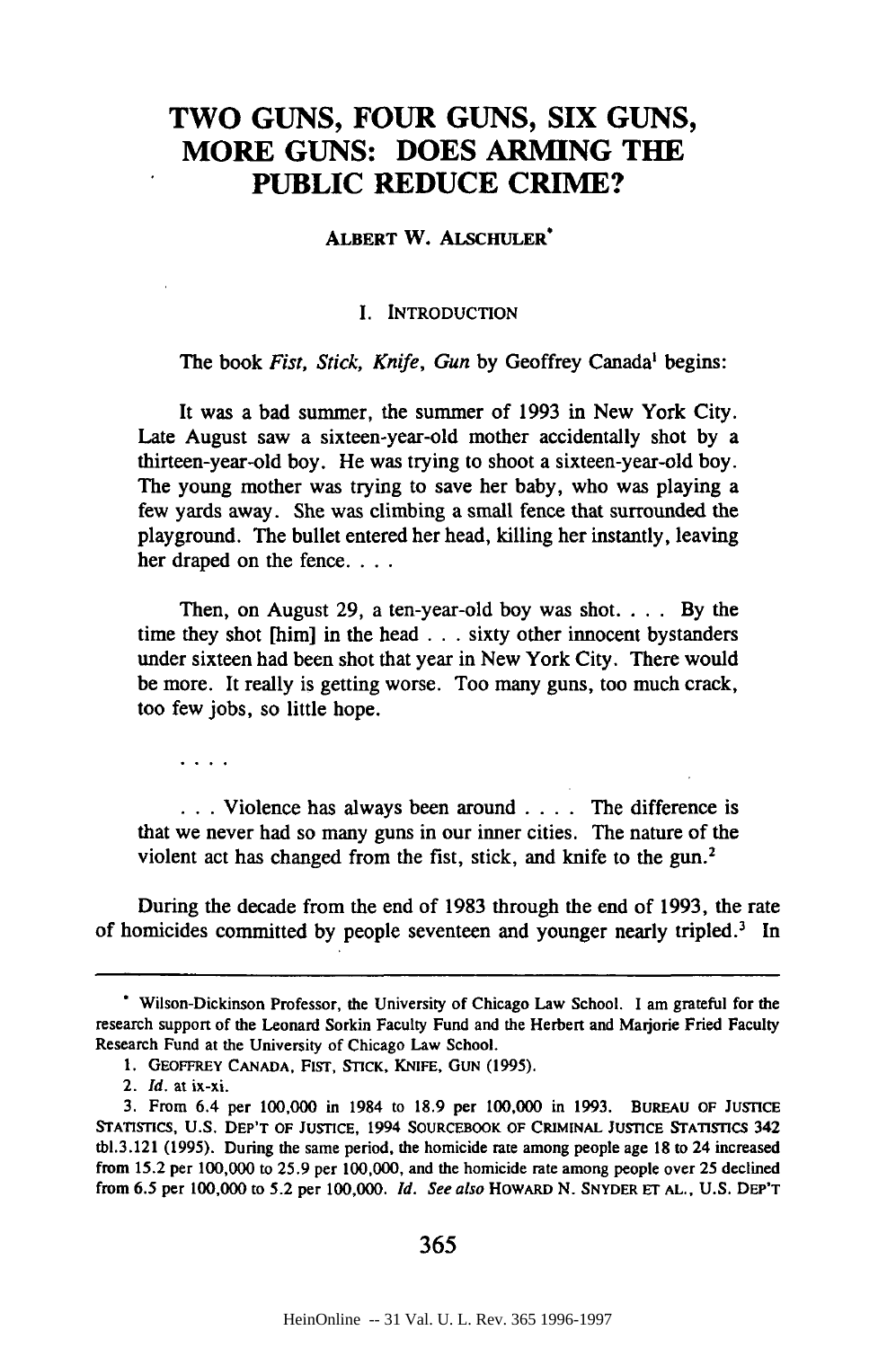the troubling social circumstances evidenced by this statistic and by Geoffrey Canada's narrative, America is abandoning its concealed weapon laws **by** offering concealed weapons permits to nearly every adult who wants one. Today thirty-one state legislatures have endorsed this policy by enacting what legislators call "right-to-carry" or "shall issue" laws.<sup>4</sup>

The irony is that these states have come close to repealing their concealed weapons laws at the moment that they are gaining the ability to enforce them. Within a few years, gun-detection technology apparently will enable us to disarm gang-bangers and keep guns from our streets.' But we are busily arming everyone. Because our gun-detection technology cannot distinguish gun-carriers with permits from gun-carriers without permits, right-to-carry laws coupled with well-established Fourth Amendment restraints will limit the ability of the new technology to discover even the concealed weapons that remain unlawful.<sup>6</sup> The choice between abandoning and enforcing our concealed weapons laws has never been posed in starker terms.

#### **II.** BACK TO **DODGE** CITY: THE **FINDINGS** OF LOTT **AND MUSTARD**

**A highly** publicized study **by** John Lott and David Mustard, *Crime, Deterrence, and Right-to-Carry Concealed Handguns,7* reports that right-tocarry laws reduce crime dramatically. This study concludes that if the states without right-to-carry laws had enacted them before **1992,** the number of murders in the United States would have declined that year **by** 1414. This number would have dwarfed any conceivable increase **in** the number of

*6.* See *Harris,* supra note 5, at 56-60.

**OF JUSTICE, JUVENILE OFFENDERS AND VICTIMS: 1996 UPDATE ON VIOLENCE 22 (1996).**

*<sup>4.</sup>* See **John R. Lott, Jr. & David B. Mustard,** Crime, Deterrence, and Right-to-Carry Concealed Handguns, **26 J. LEGAL STUD. 1.** 4 (1997). For an abridgment of this work, see John **R.** Lott, Jr., Does Allowing Law-Abiding Citizens to Carry Concealed Handguns Save Lives?, **31** VAL. **U.** L. REV. **355 (1997).**

*<sup>5.</sup>* See Erik Milstone, New Devices Let Frisks Go Undercover, **A.B.A. J.,** Aug. **1996,** at **32;** David **A.** Harris, Superman's X-Ray Vision and the Fourth Amendment: *The* New Gun Detection Technology, **69 TEMP. L. REV. 1 (1996). Although David Harris argues that** the **Fourth Amendment would preclude the random use of portable gun-detectors on** the **streets, he acknowledges powerful arguments to the contrary.** See id. at 43 n.240 (describing letters from Wayne R. LaFave and Christopher Slobogin); Arnold H. Loewy, The Fourth Amendment as a Device for Protecting the Innocent, **81** MICH. L. REV. **1229,** 1246 **(1983) ("[I]f** a device could be invented that accurately detected weapons and did not disrupt the normal movement of people, **there** could be no fourth amendment objection to its use.").

<sup>7.</sup> Lott & Mustard, supra note 4. For a small portion of the news stories generated by this study, see Dennis Cauchon, Study: Weapons Laws Deter Crime: Fewer Rapes, Murders Found Where Concealed Guns Legal, **USA** TODAY, Aug. 2, **1996,** at **A3; Ian Katz,** "Gun Law" Cuts Crime Rate, **U.S.** Study Finds, **THE** GUARDIAN, Aug. **3, 1996,** at **1;** Alex Rodriguez, Gun Debate Flares; Study: Concealed Weapons Deter Crime, **CHI.** SUN-TIMES, Aug. **9, 1996,** at **1;** Concealed Weapons Laws Deter Violent Crimes, Study Concludes, WASH. POST, Aug. **9, 1996,** at A4.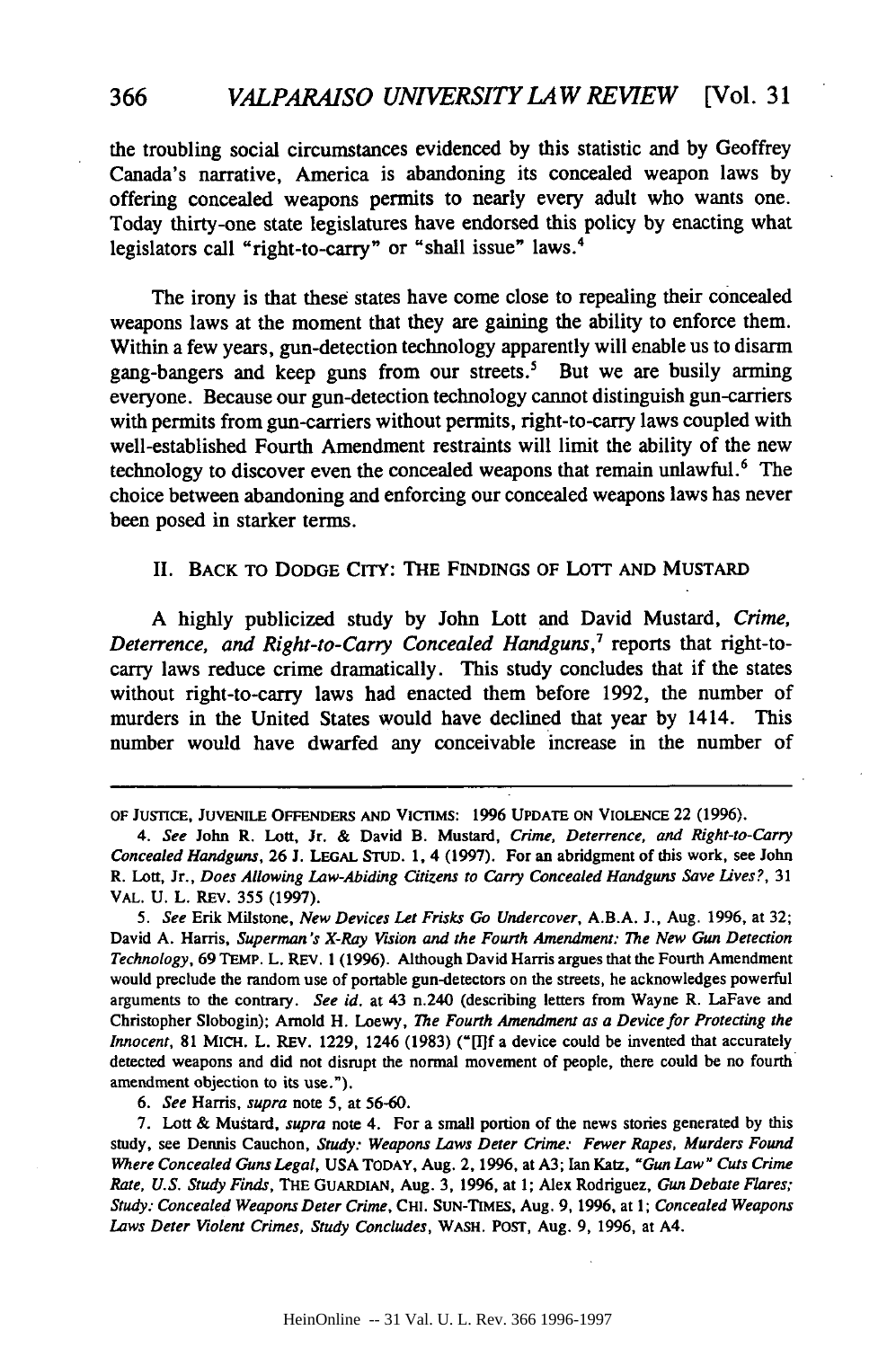accidental deaths by firearm that right-to-carry laws might have generated. Moreover, rapes would have declined by 4177, aggravated assaults by 60,363, and robberies by 11,898. Property crime would have increased substantially, for many criminals, fearful of their newly armed victims, would have switched from crimes of violence to crimes of stealth. The net economic savings generated by enacting right-to-carry laws throughout America would have been \$5.47 billion.<sup>8</sup>

Although I am not qualified to offer technical criticism of Lott and Mustard's econometric work, I can offer a lawyer's reaction to this work. Like other readers without Ph.D.'s who try to be intelligent consumers of empirical research, I sometimes find myself frustrated as social scientists talk of "feasible generalized least squares," "two-stage least squares," "ordinary least squares," and "differences-in-differences-in-differences." When, unlike the natural scientists whose papers also baffle me, the social scientists never (or almost never) reach consensus among themselves, I wonder whether responsible citizens and policymakers can do more than throw up their hands. I believe, however, that people like me are not helpless. I may not be knowledgeable enough to criticize Lott and Mustard's methodology, but I can explain why I find their conclusions difficult to follow and difficult to swallow.

Lott and Mustard base their findings on a regression analysis of large aggregate data sets, notably the FBI's collection of crime statistics by county. Although regressions on such large data sets are the bread-and-butter of econometricians, these regressions have become less fashionable among political scientists and sociologists than they were a decade or two ago. I do not know why, even in the hands of experts like Lott and Mustard, these large-scale regressions often yield quirky results, but I have read enough social science to know that they do. I suspect that the problems of multicollinearity and omitted variables often prove insurmountable despite the best efforts of statisticians to overcome them.

Whatever the reason, the regression that generates Lott and Mustard's stunning crime-reduction figures yields other results that might raise one's eyebrows. For example, Lott and Mustard examine two variables that seem to distinguish urban from rural counties-total population and population density. Both variables, however, are *negatively* correlated. with murder, rape, and burglary rates.<sup>9</sup> Perhaps, other things being equal, one is safer from murder, rape, and burglary in Chicago than in Valparaiso. More probably, however, in

<sup>8.</sup> This figure depends upon valuing each of our lives at \$3 million. If your life is worth \$4 million as mine is-just ask my mother-the \$5.47 billion figure is too low.

<sup>9.</sup> Lott & Mustard, *supra* note 4, at 20-21 tbl.3.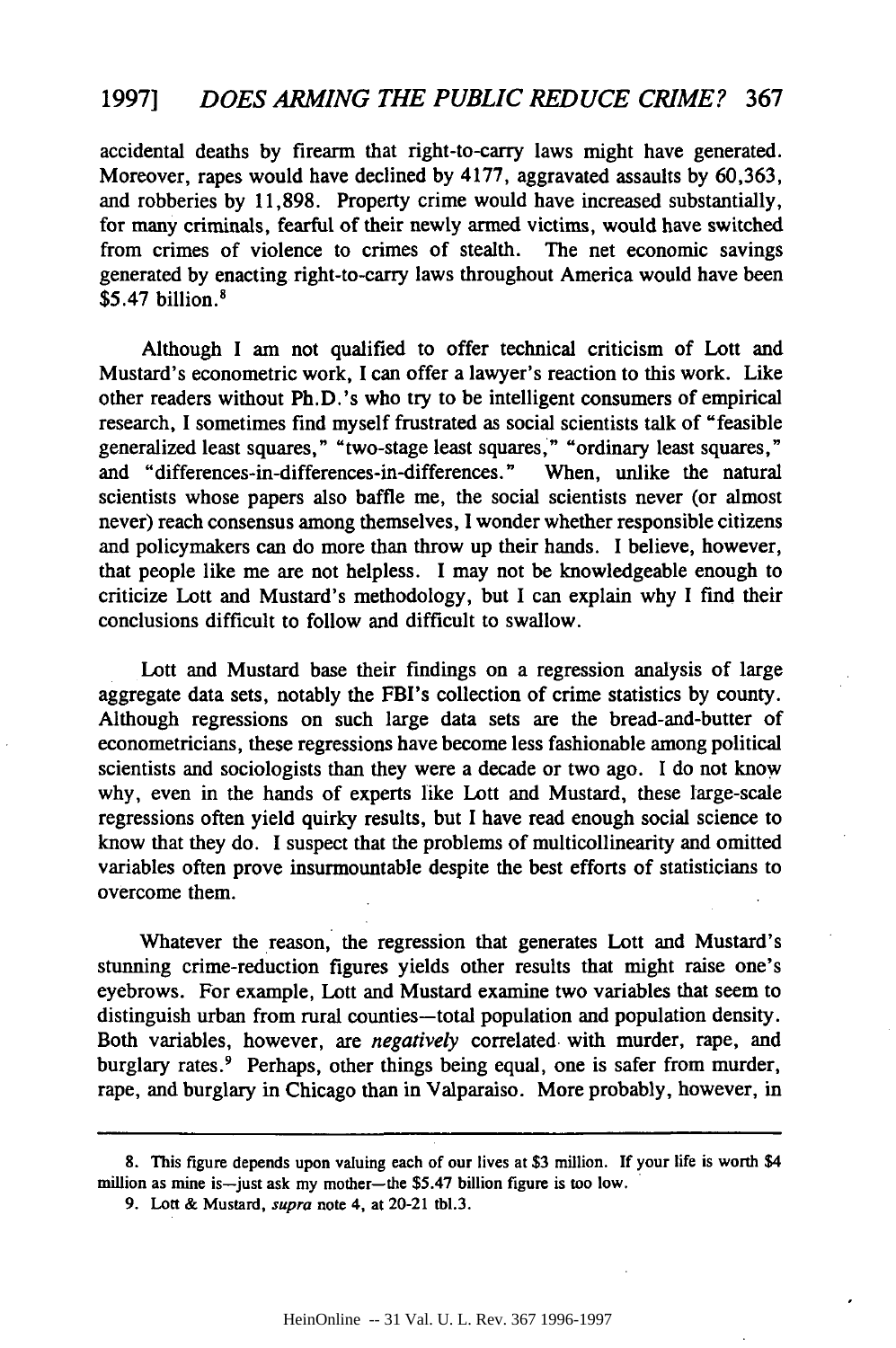the words of **O.J.** Simpson's forensic expert Dr. Henry Lee, "Something's *wrong.* **" 10**

Similarly, the Lott and Mustard paper reports that, as one would expect, the proportion of a county's population that is black, male, and between the ages of ten and nineteen is strongly (and positively) correlated with the rate of property crime.<sup>11</sup> When one turns to Lott and Mustard's tables, however, one learns more interesting things. Contrary to ordinary expectations, the proportion of a county's population that is black, male, and just a bit older is *negatively* correlated with the rate of property crime.<sup>12</sup> Moreover, the proportion of the population that is black, male, and between ten and nineteen is less significantly correlated with the murder rate than is the proportion that is black, female, and *over sixty-five.*<sup>13</sup> At the same time, the proportions of these two high-risk groups (teenage black males and elderly black females) are less powerful predictors of the homicide rate than the proportion of black women between forty and forty-nine.<sup>14</sup> Jens Ludwig, noting similar anomalies in other crime categories, observes that either middle-age and retirement-age black women play a greater role in murder, assault, and auto theft than most of us have suspected or Lott and Mustard's models are misspecified.<sup>15</sup> Once more, Dr. Henry Lee's immortal words might ring in one's ears: "Something's *wrong."*

Is Lott and Mustard's conclusion that right-to-carry laws deter violent crime another finding that should cause Henry Lee's eyes to widen and his jaw to drop? Consider the sorts of crime that right-to-carry laws might inhibit. Concealed-weapon permits authorize people to carry firearms on their persons, in their purses, and in their automobiles. Even in states without these laws, storekeepers may keep guns under their counters, and all of us may keep guns beside our beds. Accordingly, right-to-carry laws are most likely to affect the rate of street crime between strangers<sup>16</sup> and least likely to affect rate of intramural violence between family members. Of course if street crime does

13. The t statistics are 1.52 and 2.97 respectively.

**<sup>10.</sup>** See **ALAN** M. DERSHOWITZ, REASONABLE **DOUBTS:** THE **0. J.** SIMPSON **CASE AND** THE CRIMINAL JUSTICE SYSTEM **91 (1996).**

**<sup>11.</sup>** Lott **&** Mustard, supra note 4, at 25.

<sup>12.</sup> *Id.* at tbl.3. Indeed, the proportion of black males between 20 and 29 in a county's population is negatively correlated with crime rates in half of Lott's and Mustard's crime categories.

<sup>14.</sup> The t statistic is 5.32. The possibility that these women are the principal victims of homicide seems only a little more plausible than the possibility that they are the principal perpetrators. Either hypothesis, however, would explain the correlation.

<sup>15.</sup> Jens Ludwig, Do Permissive Concealed-Carry Laws Reduce Violent Crime? 21 (Oct. **8,** 1996) (unpublished draft, on file with author).

<sup>16.</sup> Right-to-carry laws also might influence the rate of crime in taverns and other places to which substantial numbers of people have access. The conventional wisdom of western movie saloonkeepers, however, is that fatalities are less likely when alcohol-consuming patrons are required to check their six-guns at the bar.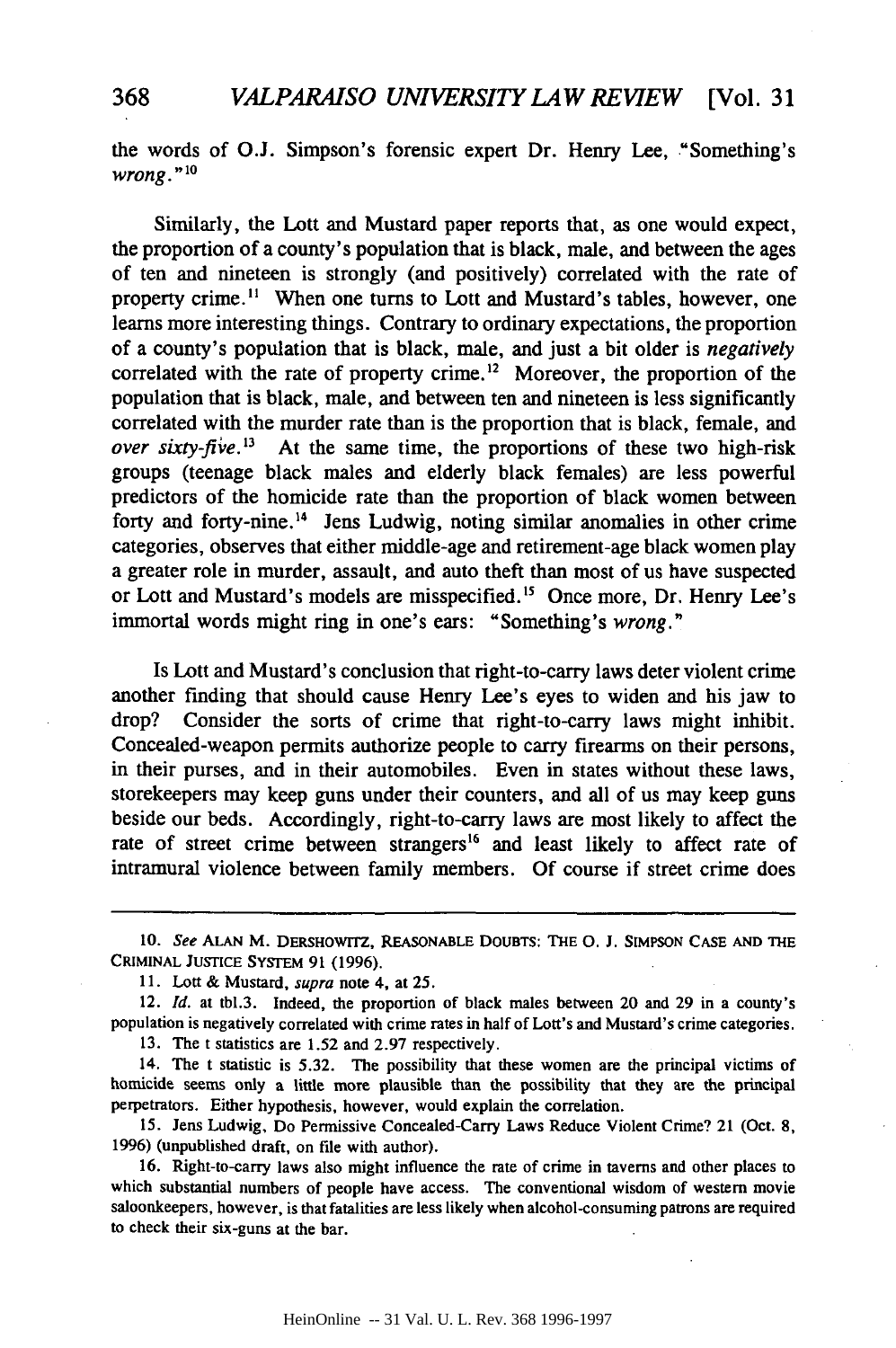decline following the enactment of right-to-carry laws while domestic crime is unaffected, the *proportion* of street crime should fall while that of domestic crime should rise.

Lott and Mustard offer data on the character of victims in homicide cases. They report (astonishingly) that the proportion of stranger killings *increases* following the enactment of right-to-carry laws while the proportion of intrafamily killings *declines. 17* That right-to-carry laws deter intra-family homicides more than they deter stranger homicides is inconceivable, but perhaps an economist could offer the following spin: *When a right-to-carry law persuades Polly to procure a pistol to put in her purse to pulverize predators in the park, Polly may still have the pistol when her pernicious paramour Peter Piper proposes to punch her in the parlor.* In that way, right-to-carry laws might deter domestic violence. More probably, however, "Something's *wrong."*

The proportion of homicides in which the victim is known to the offender and is *not* a family member does increase following the enactment of right-tocarry laws. Lott and Mustard write, "This raises the question whether concealed handguns cause criminals to substitute into crimes against those whom they know and presumably are also more likely to know whether they carry concealed handguns."<sup>18</sup> As Lott and Mustard envision the criminal mind, it might calculate the costs and benefits and then conclude: "I won't kill a stranger, for the stranger might have a gun. I'll just kill old Charley."

The most common street crime is robbery, and although many robberies do occur off the streets, it is surprising that Lott and Mustard report only a weak deterrent effect for robbery, weaker than for any of the other violent crimes they consider.<sup>19</sup> Might something be *wrong*?

Right-to-carry laws offer concealed weapons permits only to adults. They should not significantly deter the crimes committed against juveniles whose rate of weapon-carrying is not affected by these laws. Ludwig, however, presents a regression like Lott and Mustard's, adding data on the age of homicide victims. He reports that right-to-carry laws appear to *reduce* slightly the rate of killing of permit-deprived juveniles and to *increase* slightly the rate of killing

**<sup>17.</sup>** Lott **&** Mustard, supra note 4, at 50 tbl. 13. To be sure, the statistical relationship is not strong, and in many cases the relationship between the killer and his victim is not known. Moreover, the change in the proportion of homicides in which the victim is known to the offender but is not a family member is in the expected direction. Nevertheless, the fact that right-to-carry laws appear to deter stranger killings no more than they deter domestic killings makes it doubtful that they have any effect on the homicide rate at all.

**<sup>18.</sup>** *Id.* at 49-51.

<sup>19.</sup> *See* Ludwig, supra note 15, at 18.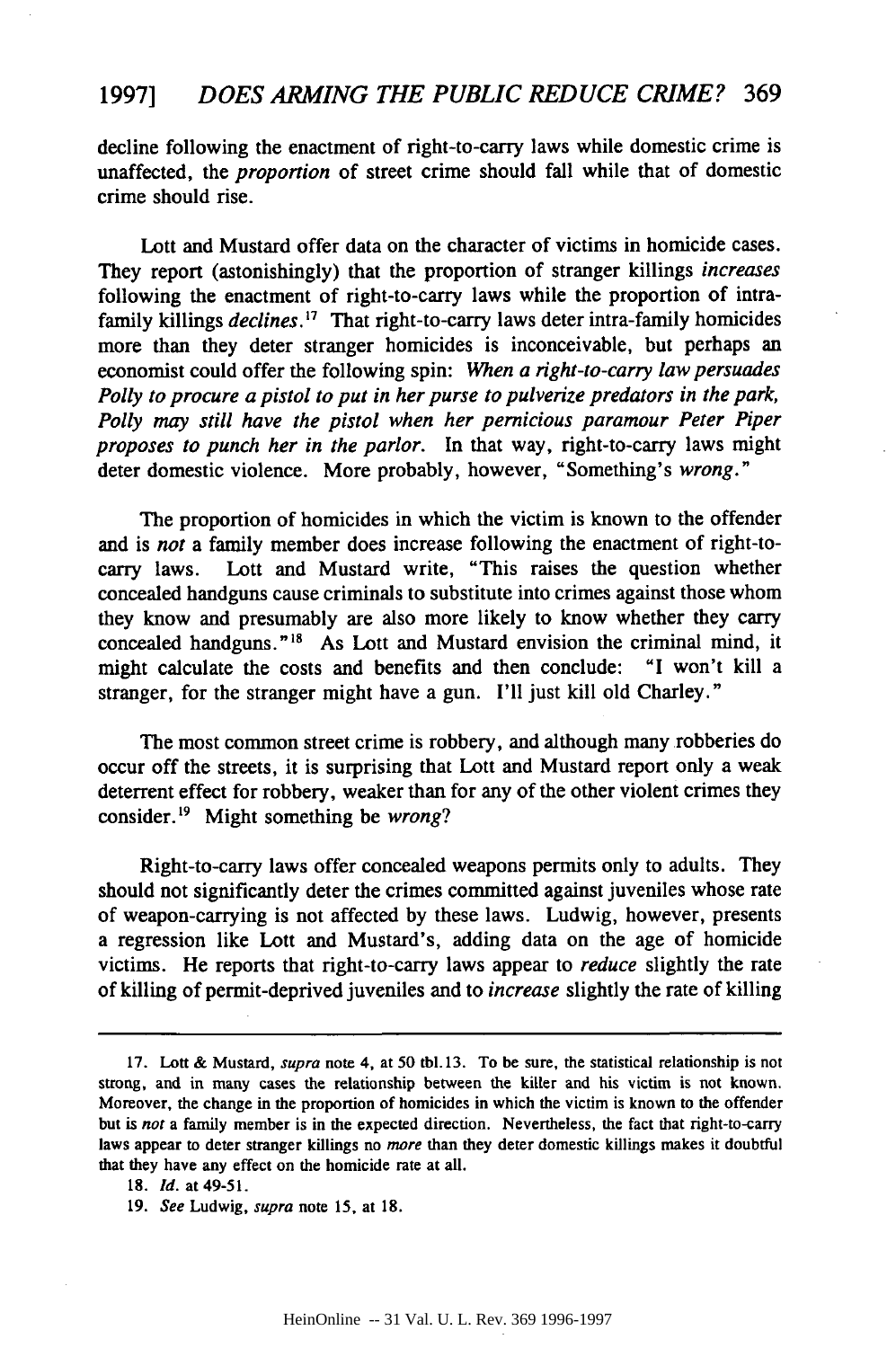of permit-permitted adults.<sup>20</sup> Perhaps the drop in the killing of juveniles occurs because adults with concealed weapons rush to their aid, and perhaps the increased killing of adults occurs because aging good Samaritans, after saving some juveniles, meet an unhappy end themselves. More probably, however, in some words that ought to find their way into *Bartlett's Familiar Quotations,* "something's *wrong."*

In another critique of the Lott-Mustard study, Dan Black and Daniel Nagin disaggregate the Lott and Mustard sample geographically and examine the effect of right-to-carry laws state-by-state. They report that in all but one of Lott and Mustard's seven crime categories, right-to-carry laws have a *positive and* statistically significant effect on crime in some states and a *negative* and statistically significant effect in others.<sup>21</sup> It is as though, after testing a new drug in several states, the drug appeared to save many lives in Illinois and Iowa and to kill almost as many people in Indiana and Michigan. In this situation, you probably would not lump all the numbers together and, if they proved statistically significant, pronounce the drug a success. Because the drug ought to have about the same effect in every state, you might say with Dr. Lee, "Something's *wrong."*

Black and Nagin also report that when right-to-carry laws appear to have negative effects on crime, these effects materialize only three or four years after the laws have been enacted.<sup>22</sup> Moreover, eliminating a single state, Florida, from Lott and Mustard's most important regression leaves right-to-carry laws with no statistically significant effect in six of the authors' seven crime categories. <sup>23</sup>

Black's and Nagin's finding that, without Florida, right-to-carry laws would not have had a significant effect in most of Lott's and Mustard's crime categories is based on a comparison of crime rates two years before and two years after the enactment of the right-to-carry laws. This comparison could be misleading. **If** crime rates were rising two years before the enactment of a right-to-carry law, if these rates continued to rise until the law was enacted, and if the rates then began to decline, these rates might have fallen two years later to precisely the point where they had been four years before. Although such a pattern would show no difference between crime rates two years before and two years after enactment of the law, it would be consistent with the hypothesis that the law's deterrent impact was substantial. **A** visual inspection of Black's and Nagin's Table **3,** however,

<sup>20.</sup> *Id.* at 11-12, **17. I** am grateful to John **Lot** for calling my attention to the Ludwig study and for sharing it with me. Lott's willingness to share data, to explain his work, and to facilitate criticism of it provides a model of academic cooperation and graciousness.

<sup>21.</sup> Dan **A.** Black **&** Daniel **S.** Nagin, Do "Right-to-Carry" Laws Deter Violent Crime? **9-10, 18** tbl.4 (Oct. **16, 1996)** (unpublished draft, on file with author).

<sup>22.</sup> **Id.** at **7.**

**<sup>23.</sup> Id.** at **9, 17** tbl.3. The Florida data are problematic, Black and Nagin suggest, because the state's crime rates have been influenced **by** its volatile drug trade and **by** the Mariel boat lift and also because, after enacting its right-to-carry law, Florida enacted other measures requiring background checks of handgun buyers and imposing a waiting period for gun purchases. **Id.** at **9.**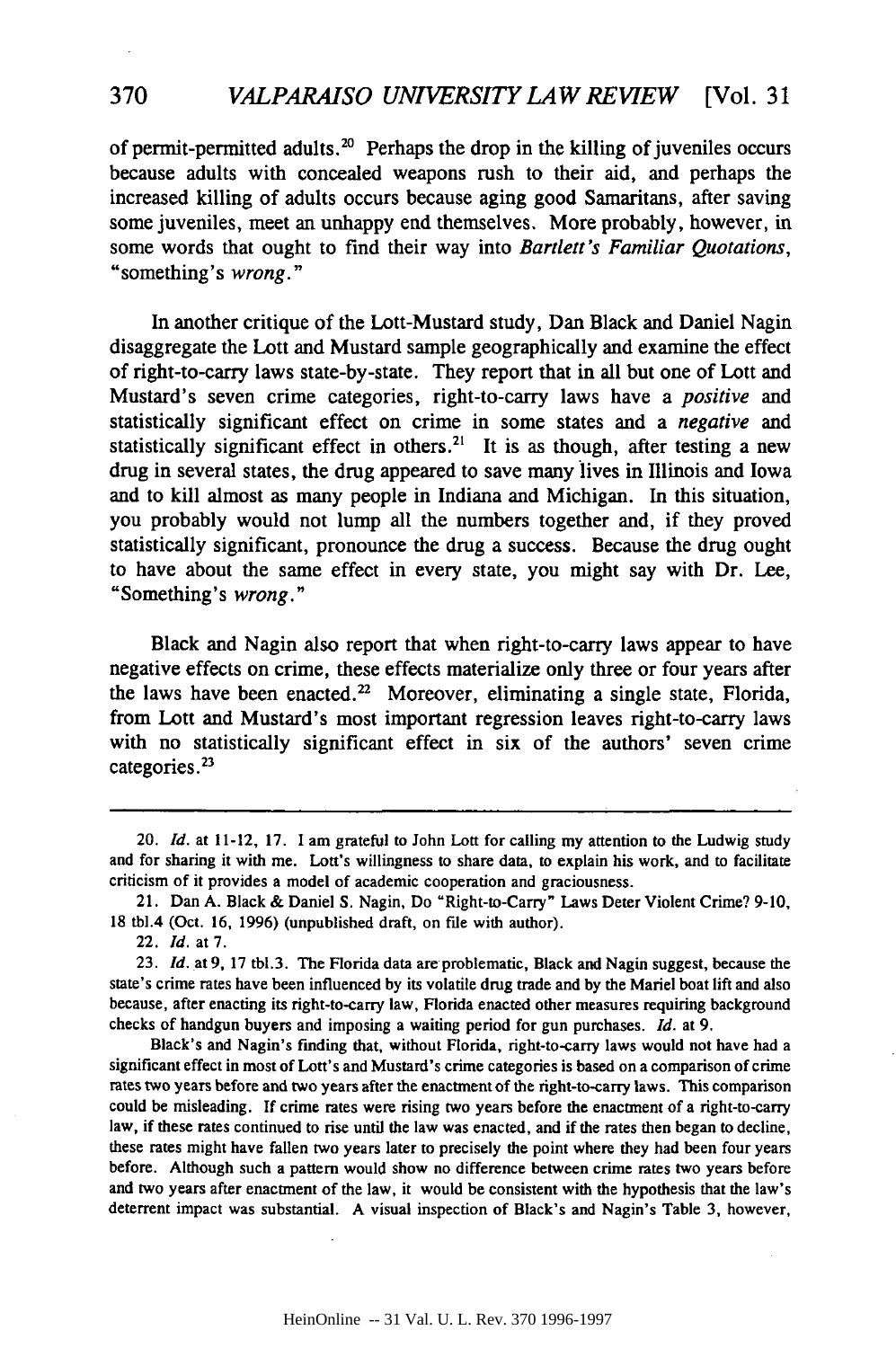The empirical studies of right-to-carry laws preceding Lott and Mustard's study may be flawed,<sup>24</sup> but if these studies have any value, they suggest that right-to-carry laws and high gun ownership levels either have no significant effect on crime or else increase it.<sup>25</sup> Both Ludwig and Black and Nagin conclude that no credible empirical evidence supports the judgment that right-tocarry laws deter crime. At this point, there is essentially no reason for an intelligent consumer of social science research to accept the Lott and Mustard findings. What we know mostly is: "Something's *wrong."*

#### **III. A** BETTER ALTERNATIVE: **FIND ROOM ON THE BUS FOR** Us **ALL**

The most promising responses to youth violence focus less on the violence itself than on the conditions that breed it. If despair and hopelessness remain the all-but inescapable lot of millions of Americans, neither our police nor our prisons nor the firearms in our shoulder holsters are likely to save us.

These numbers bear repeating. Each year, one out of ten teenage women becomes pregnant (a rate at least double that of any other industrialized nation and twice that of the United States twenty years ago).<sup>26</sup> Almost one-third of the children born in the United States are born out of wedlock, and most fathers of these children assume no responsibility for their care or support.<sup>27</sup> Seventy

26. Charles M. Madigan, *Hard Times for Children in U.S.: Study Cites Three Decades of Family Decline,* CHI. TRIB., Jan. 3, 1992, at **Al.**

27. Roger Worthington, *Adding Father to the Family: Paternity Laws Take Aim at Poverty,* **CHI.** TRIB., Feb. 14, 1994, at **Al.** Two hundred forty-three thousand American children lived with a single, never married parent in 1963; 3.7 million did in 1983; and 6.3 million-27% of all children-did in 1993. Births to unmarried women increased more than 70% between 1983 and 1993. Thirty percent of all births in America and 68 % of African American births are to unmarried women. In two-parent households, the median income is \$43,578. In one-parent households following divorce, it is \$17,014. In the one-parent households of never married parents, it is \$9272. *The Coming Apart of America,* CHI. TRIB., July 23, 1994, at A18.

suggests that focusing on other time-series comparisons would have yielded very similar findings.

<sup>24.</sup> *See Lott* & Mustard, *supra* note 4, at 4-5.

*<sup>25.</sup> See* David McDowall et al., *Easing Concealed Firearms Laws: Effects on Homicide in Three States,* 86 **J.** CRIM. L. **&** CRIMINOLOGY 193, 202 (1995) (Although some jurisdictions departed from this pattern, "firearm homicides increased in the aftermath of shall issue laws. In contrast, homicides without guns remained steady."); Clayton E. Cramer & David B. Kopel, *'Shall Issue': The New Wave of Concealed Handgun Permit Laws,* 62 TENN. L. REv. 679 (1995) (indicating that right-to-carry laws may have reduced homicide rates in Florida and increased homicide rates in Washington but that they had no evident effect on homicide rates in eight other states); Gary Kleck & E. Britt Patterson, *The Impact of Gun Control and Gun Ownership Levels on Violence Rates, 9* **J.** QUANTrrATIVE CRIMINOLOGY 249, 280-81 (1993) (reporting that gun ownership levels appear to have no net effect on robbery and homicide rates); Philip **J.** Cook, *The Technology of Personal Violence, in* 14 CRIME **&** JUST. 1 (Michael Tonry ed., 1991) ("[Ilt is not true that jurisdictions with high gun ownership have lower robbery or burglary rates than others." *Id.* at 62. Indeed, "burglary rates tend to increase with gun ownership across large cities, other things equal .... *" Id.* at 60.).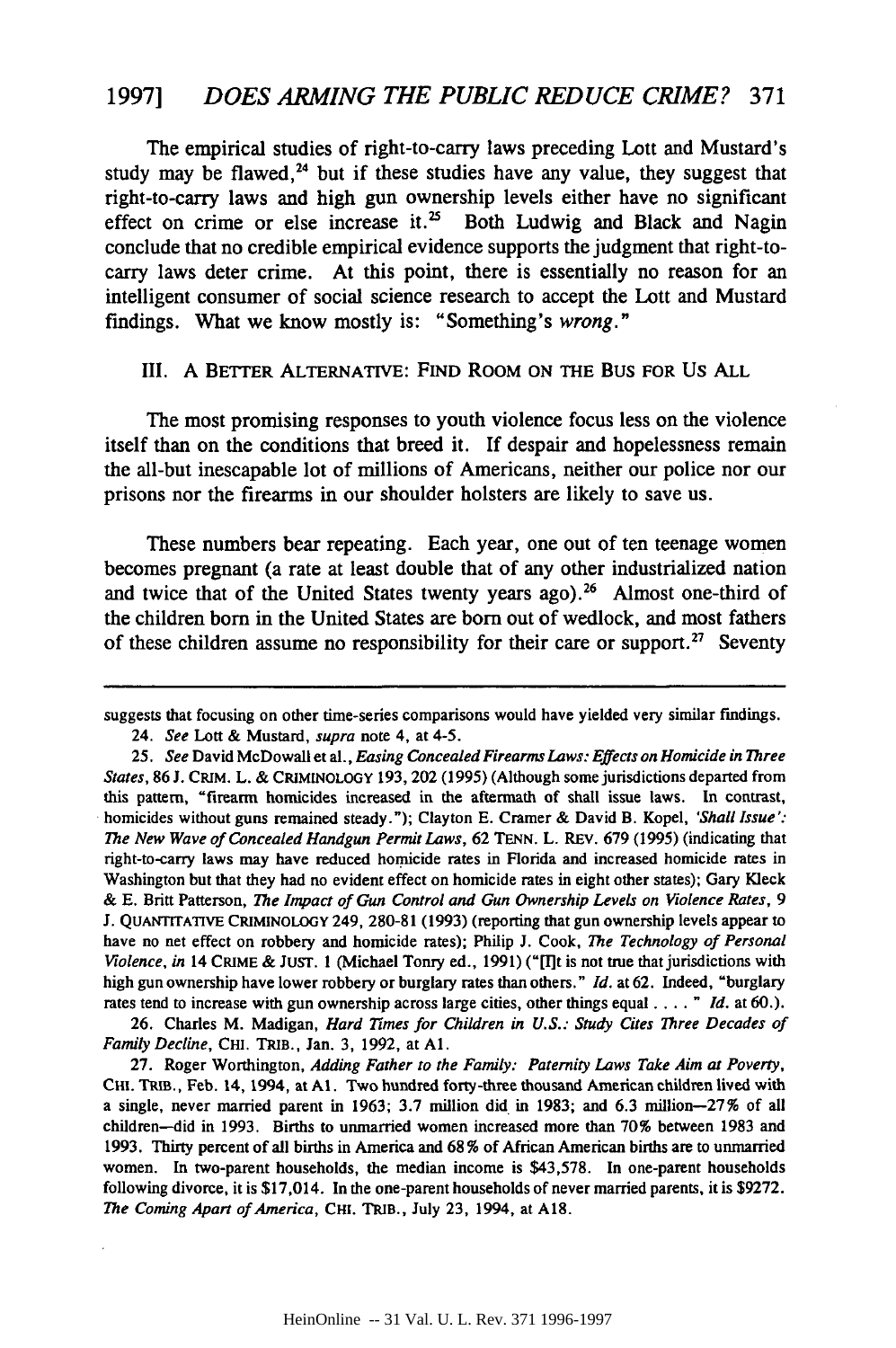percent of the residents of juvenile correctional institutions come from homes with severe parental deficits.<sup>28</sup>

To the limited extent that anyone can measure this closeted phenomenon, child abuse has increased.29 The number of children in foster care has grown by 50% within five years.<sup>30</sup> More than half of all high school seniors get drunk at least once a month.<sup>31</sup> Within the past thirty years, the suicide rate of teenagers between fifteen and nineteen has tripled and more.<sup>32</sup>

Americans barely talk about the sensible solutions. They apparently have accepted poverty as permanent. They apparently have accepted the crime associated with poverty as permanent. They see the criminal justice system as an ever-more prominent component-indeed the dominant component-of society's response to the "underclass." Our penology no longer considers the causes of crime or even the rehabilitation and reintegration of offenders. Its concern is risk management and the cost-effective control of dangerous groups. $33$ 

Well-financed schools, after-school recreational programs, anti-truancy programs, anti-drop-out programs, tutoring programs, parenting classes, less bloody television programs, a peace officer corps,<sup>34</sup> job programs, drug and alcohol treatment programs, rent vouchers, neighborhood clean-up programs, the

32. Id.

Here are the results of two surveys a half-century apart reporting the "Top Problems in Public Schools According to Teachers":

| 1940                         | 1990                                            |
|------------------------------|-------------------------------------------------|
| Talking Out of Turn          | Drug Abuse                                      |
| <b>Making Noise</b>          | Alcohol Abuse                                   |
| Cutting in Line              | Pregnancy                                       |
| Littering                    | <b>Suicide</b>                                  |
| Chewing Gum                  | Rape                                            |
| Running in Halls             | Robbery                                         |
| <b>Dress Code Infraction</b> | Assault                                         |
|                              | $P$ $I$ $I$ $I$ $R$ $R$ $R$ $I$ $I$ $I$ $I$ $I$ |

3 RESPONSIVE COMMUNITY: RIGHTS **AND** RESPONSIBILITIES **56** (1993) (citing CONGRESSIONAL **QUARTERLY** RESEARCHER, Sept. 11, 1992).

33. See Malcolm M. Feeley & Jonathan Simon, *The* New Penology: Notes on the Emerging Strategy of Corrections and Its Implications, 30 CRIMINOLOGY 449 (1992); Malcolm Feeley & Jonathan Simon, Actuarial Justice: **The** Emerging New Criminal Law, in THE FUTURES **OF** CRIMINOLOGY 173 (David Nelkin ed., 1994).

34. See **CANADA,** supra note 1, at 160-61.

**<sup>28.</sup>** See **JEAN BETHKE ELSHTAIN, DEMOCRACY ON TRIAL 7 (1995).**

<sup>29.</sup> See Victor R. Fuchs & Diane M. Reklis, America's Children: Economic Perspectives and Policy Options, 255 SCI. 41-42 (rates of reported child abuse tripled between 1976 and 1986).

<sup>30.</sup> From 274,000 in 1986 to 411,000 in 1991. Richard Whitmire, 1987: Was *It* the Year that *Things* Started Going Wrong in the U.S.?, DENVER **POST,** Feb. 27, 1994, at A21.

<sup>31.</sup> Madigan, supra note **26,** at 1.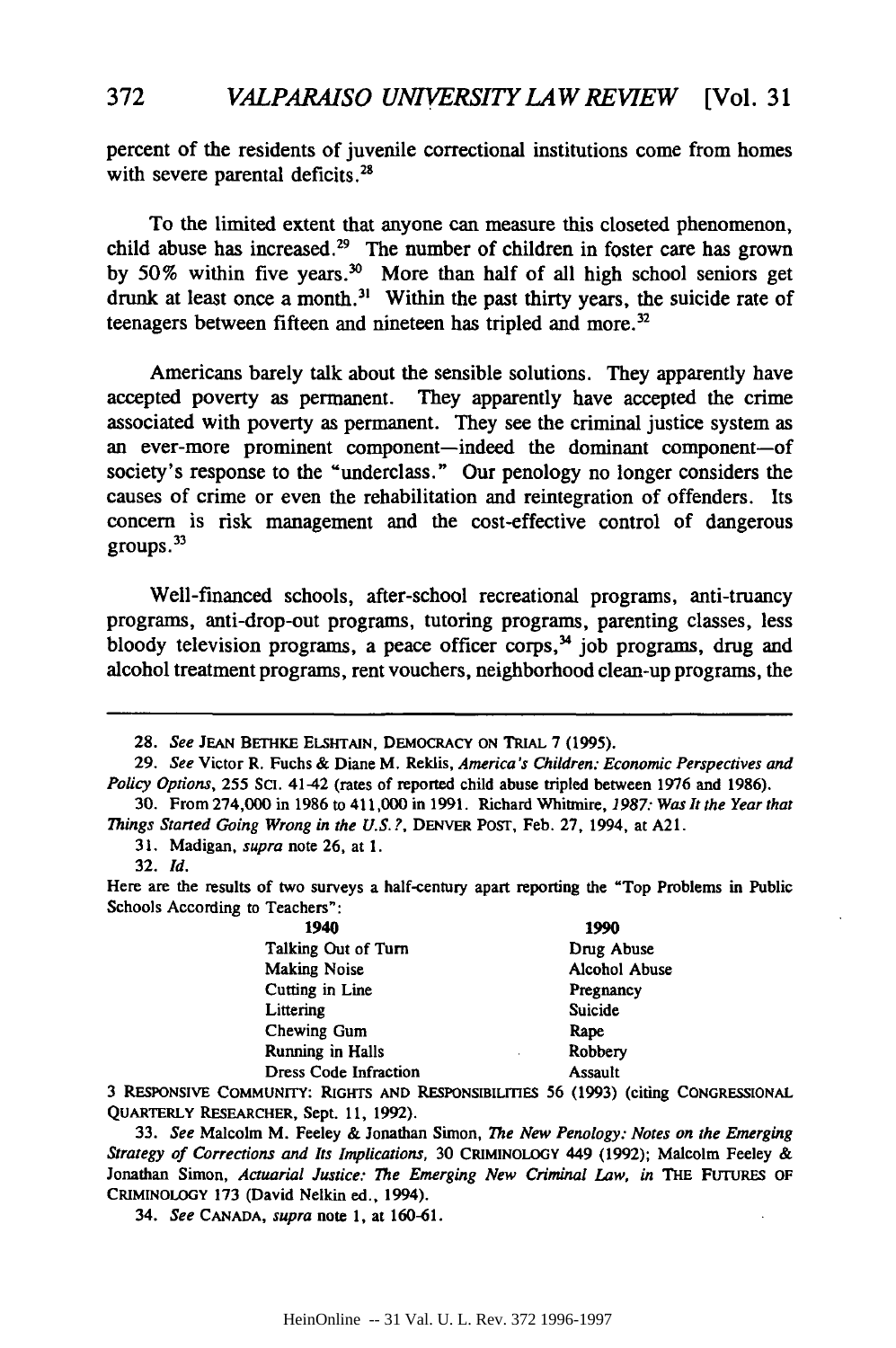renewal of families, the renewal of churches, and the extension of a spirit of hope and responsibility through inner city communities and through all of America<sup>35</sup> could offer us greater protection from violence than can capital punishment, three-strikes-and-you're-out, truth-in-sentencing, mandatory minimum crack sentences, impeaching all federal judges who care about civil liberties, and placing 100,000 new police officers on the streets.

As disheartening as our reliance on prison construction and mandatory minimum sentences surely is, the proliferation of right-to-carry laws is equally distressing. These laws reflect America's mistrust of government and a self-help siege mentality. Difficult though it is to believe, as late as 1964 76% of Americans thought that they could trust the government to do what is right most of the time. The figure is  $19\%$  today.<sup>36</sup> Right-to-carry laws indicate how our faith in the social contract has faded; they take us a step back toward Thomas Hobbes' state of nature.<sup>37</sup>

Of course the right-to-carry cure for violence worked for the Hatfields and McCoys. It worked for Bernhard Goetz. It worked on the American frontier. It is being copied in Rwanda today. According to John Lott and David Mustard, right-to-carry can work for us too. But we had better not sit with our backs to the door. Someone might be coming for us soon.

**<sup>35.</sup>** For a moving entreaty in favor of this last prescription, see Spike Lee's *Get on the Bus,* a cinematic remake of the *Canterbury Tales* and celebration of the Million Man March.

<sup>36.</sup> Stephen Chapman, *The Disillusion With Government May be for Real This Time*, CHI. TRIB., Oct. **27,** 1994, at **A31.**

**<sup>37.</sup>** *See* THOMAS HOBBES, **LEVIATHAN 186** (C.B. Macpherson **ed.,** Penguin Books **1986)** (1651).